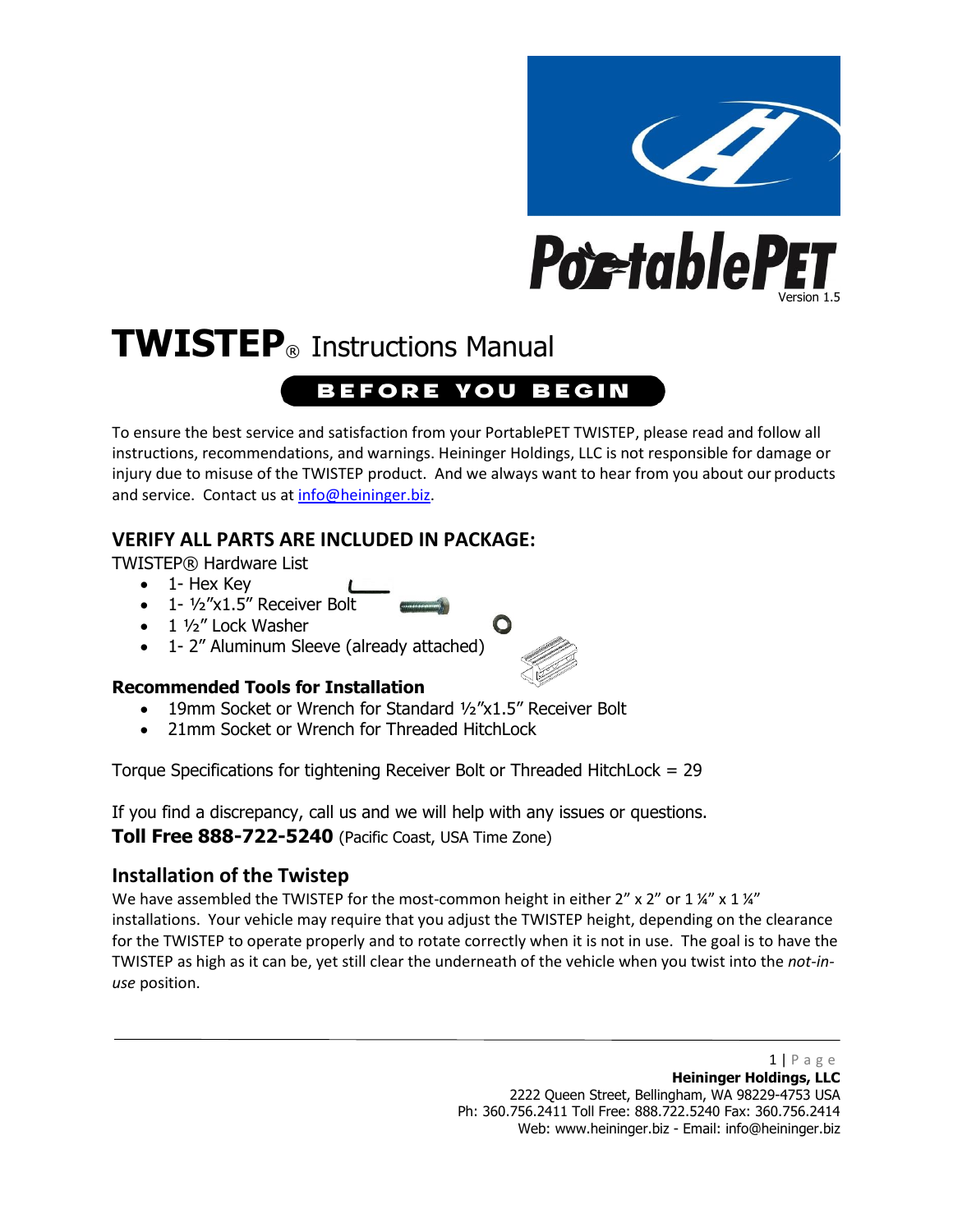

## **Poetable** Version 1.5

a. Your TWISTEP has been assembled with the 2" x 2" adaptor. If you have the smaller hitch size, loosen and remove the screw holding the adaptor with the included Hex Key. The receiver bar is now compatible with the smaller



hitch (11/4") size. Make sure you store the Hex Key for the 2" x 2" adaptor in a safe/memorable place.

b. Regardless of whether your hitch is  $2'' \times 2''$  or  $1\frac{1}{4}$  x  $1\frac{1}{4}$  you want to match the TWISTEP up to and insert it into the hitch. You will easily see if it will fit and twist properly. If you need to make an adjustment, move on to Step c. If it fits properly, proceed to **g.**



c. Loosen and remove the 4 screws holding the receiver bar to the tower assembly of the TWISTEP with the included Hex Key.

d. Raise and/or lower the TWISTEP assembly to match the holes and the proper height you need for your particular vehicle. Identify which level you need and set the assembly down (it becomes heavy to hold up after a short time) and remove the receiver bar.

e. Re-attach it to the TWISTEP assembly with the receiver bar, using the 4 screws/washers you previously removed. Be sure to tighten them similar to how tight it was originally.

f. Now, reinstall the total unit, making sure the TWISTEP can be rotated and the step can be set in place for proper use.

g. Once you are satisfied with the height adjustment, insert the receiver bolt/washer included in the parts kit and tighten (with socket or wrench) to ensure it will not loosen on its own. When it is tightened the anti-wobble function included in the receiver bar will stop any wobbling or rattling.

**Notice! If you are trying to install the TWISTEP on a 2006-Present Chevrolet Tahoe or GMC Yukon, 2014-Present Jeep Grand Cherokee, Nissan Pathfinders, & 2018-Present Ford Expeditions, you may need to call our customer support for an additional bracket, item #3053 (sold separately) Available for purchase a[t www.twistep.com](http://www.twistep.com/)**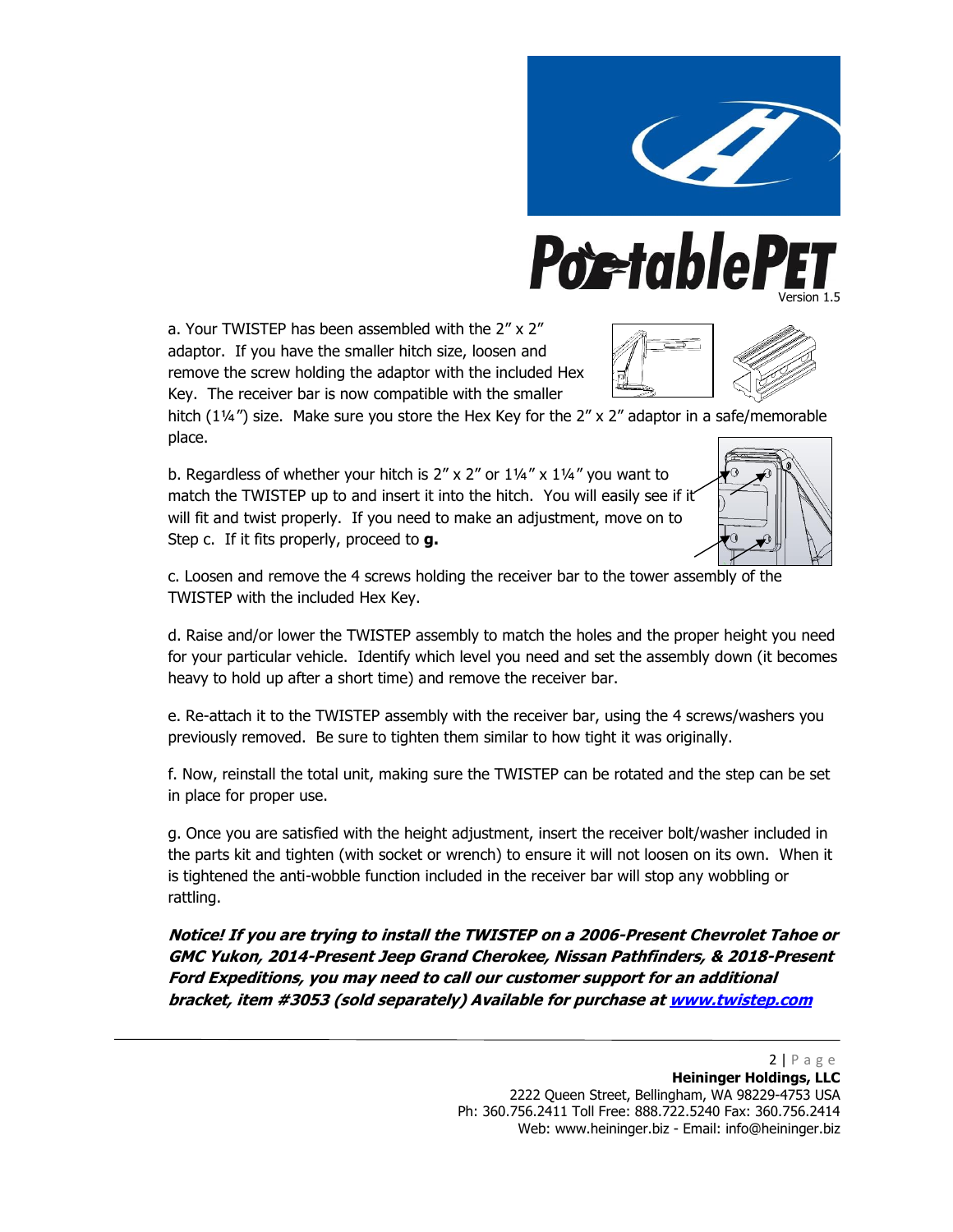

#### **How to use your TWISTEP**

After your TWISTEP is in place and securely fastened to the hitch:

- A. Lift T-Handle to release swivel movement of the platform
- B. Twist TWISTEP out to position 180 degrees until locating pin snaps back into place.
- C. Test it to make sure the placement is ideal for your use.
- D. Make sure to twist the Twistep back under the vehicle until the locating pins snaps back into place when not in use. Do not move the vehicle while the TWISTEP platform is out.
- E. ALWAYS thoroughly wash the Twistep by hand after a muddy, snowy, long distance journey, or when roads have excess salt on them to ensure product will provide the use you expect from such quality. Then use 3-In-One® oil to lubricate the working parts. (See Page 5 Care & Maintenance)

#### **When in USE**

- Do not stand or ride on TWISTEP while the vehicle is in motion.
- Ensure the vehicle engine is shut off before/during use of TWISTEP.
- To prevent injury, always stow TWISTEP out of the way when not in use.
- Do not use TWISTEP as a platform to carry items while the vehicle is in motion.
- Do not use TWISTEP as a towing device.
- After rotating the TWISTEP into place to use or store, make sure the locating pin is locked and in place so the TWISTEP cannot rotate further.
- Do not rotate TWISTEP while someone (or dog) is standing on it.
- Basic safety precautions and close supervision are necessary when TWISTEP is used, especially when it is used by or near children and pets.
- Do not operate or use TWISTEP when you are tired, ill, or under the influence of alcohol, drugs, or medication.
- Use TWISTEP only for its intended use as described in this manual/literature.
- When using TWISTEP do not exceed the tongue weight limit of the hitch on your vehicle. Be sure to check the actual tongue weight rating of your hitch to determine the maximum load that the TWISTEP can support. The TWISTEP by itself can support up to 400 pounds but, depending on the tongue weight limit of your hitch, the actual weight limit could be less. (For instance, most Class III hitches have a tongue weight limit of 500 pounds, but most Class II hitches have a tongue weight limit of 300 pounds.)
- Take appropriate safety precautions if weather conditions warrant (e.g. dry the TWISTEP, remove any ice; be mindful that the TWISTEP may become hot if left out in the sun).
- Do not overreach while using TWISTEP. Always keep proper footing and balance.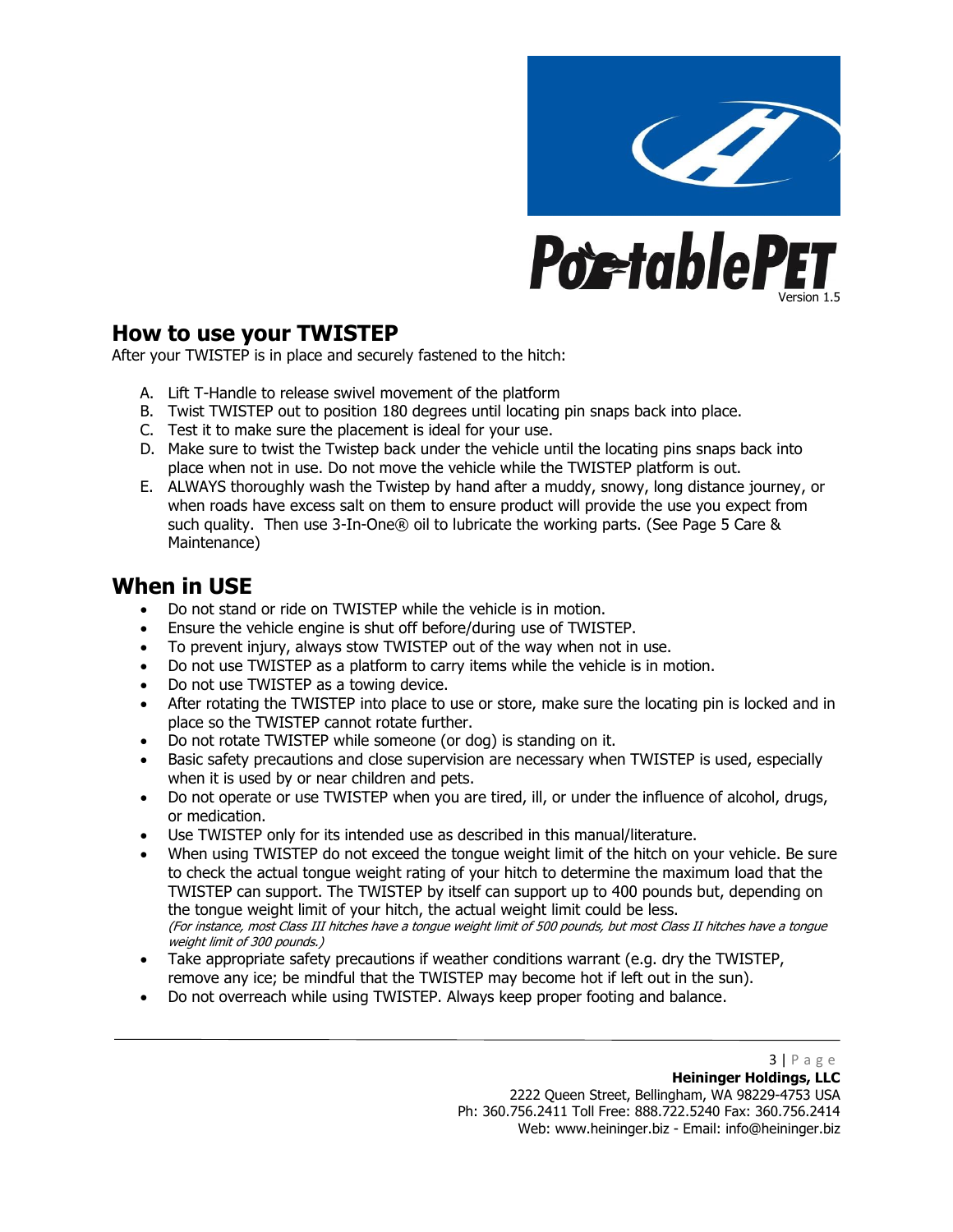

- Stop using your TWISTEP immediately if it appears unstable, if damage is visible or if the unit malfunctions or operates intermittently. Never use undue force to operate your TWISTEP.
- Follow all instructions and warnings. Failure to do so can result in injury. Be thoroughly familiar with the assembly, operation, proper use and maintenance of this product.
- The TWISTEP is designed to ride higher than the drive and suspension components of your vehicle. Take care when driving in or out of steep driveways or other uneven road surfaces as the TWISTEP could impact the ground in these situations.

### **Spares & Replacements**

| <b>Item/Product</b>                                                                                                                                                                            | <b>Description</b>               | <b>Price with Handling-</b><br>Shipping* |
|------------------------------------------------------------------------------------------------------------------------------------------------------------------------------------------------|----------------------------------|------------------------------------------|
| $\#3051$ T-Handle<br>Replacement                                                                                                                                                               | New T-Handle Pin/Bolt            | \$14.95                                  |
| #6033 Hitch Lock                                                                                                                                                                               | Anti-wobble lock<br>rack/vehicle | \$29.95                                  |
| Hardware Kit                                                                                                                                                                                   | Hitch Bolt, Hex Key &<br>Washer  | \$14.95                                  |
| 2" Aluminum Sleeve                                                                                                                                                                             | Adapter for 2" receiver          | \$29.95                                  |
| #3053 Extension Bracket                                                                                                                                                                        | <b>Twistep Height Extension</b>  | \$54.95                                  |
| *Pricing reflects shipping within the Continental United States only. Please call customer service<br>for shipping fees outside of the Continental U.S (888) 722-5240 or visit www.twistep.com |                                  |                                          |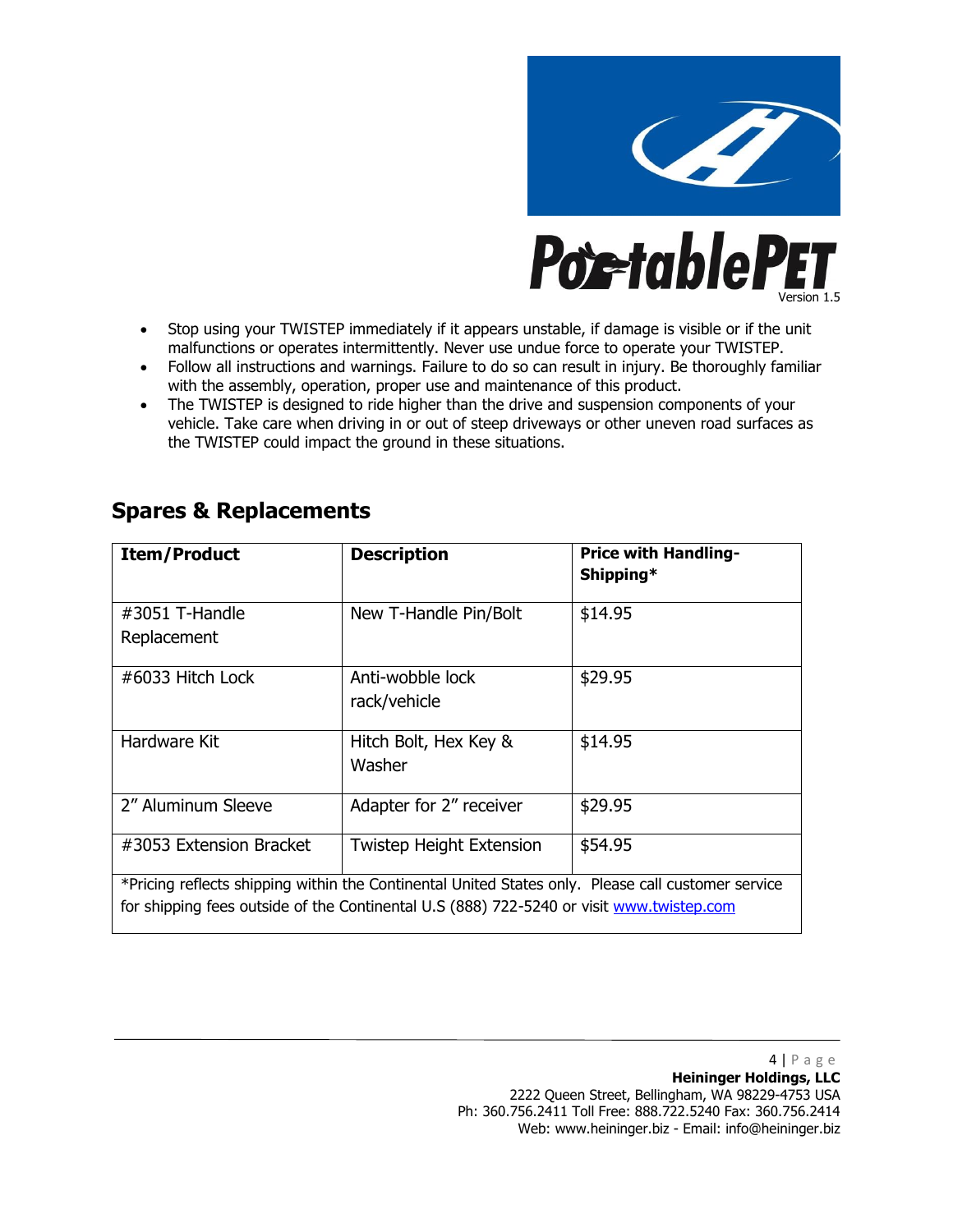

### **Care and Maintenance**

- As an extra precaution, we recommend you double check the hitch bolt and all TWISTEP fasteners once a month (or every time you reinstall it, whichever is more often) to ensure everything is securely fastened and attached correctly. Address anything that has loosened or shifted over time with vehicle/road vibration. Using a socket or wrench is highly recommended for tightening the hitch bolt.
- For proper operating performance, we recommend you clean your TWISTEP monthly with gentle soap and water, to ensure sand, grit and other debris do not interfere with TWISTEP's smooth operation. In salty conditions, wash the TWISTEP thoroughly at least once every week.
- Please remember to remove TWISTEP from your vehicle completely any time you drive through an automated car wash.
- Routine lubrication of TWISTEP® is required around the T-handle shaft to ensure the knob lifts easily and the platform rotates with ease. Use  $3$ -In-One<sup>®</sup> Oil generously and often.



For more information on 3-In-One Oil, please visit www.3inone.com



Please share & show your pet on the TWISTEP® by uploading a photo/comments onto the **PortablePET** Facebook page or share a photo on Instagram with **#Twistep**

### **If you have questions: Call 888-722-5240 Email: [info@heininger.biz](mailto:info@heininger.biz)**

Office Hours Monday-Friday 8 A.M. – 4:30 P.M. Pacific Time